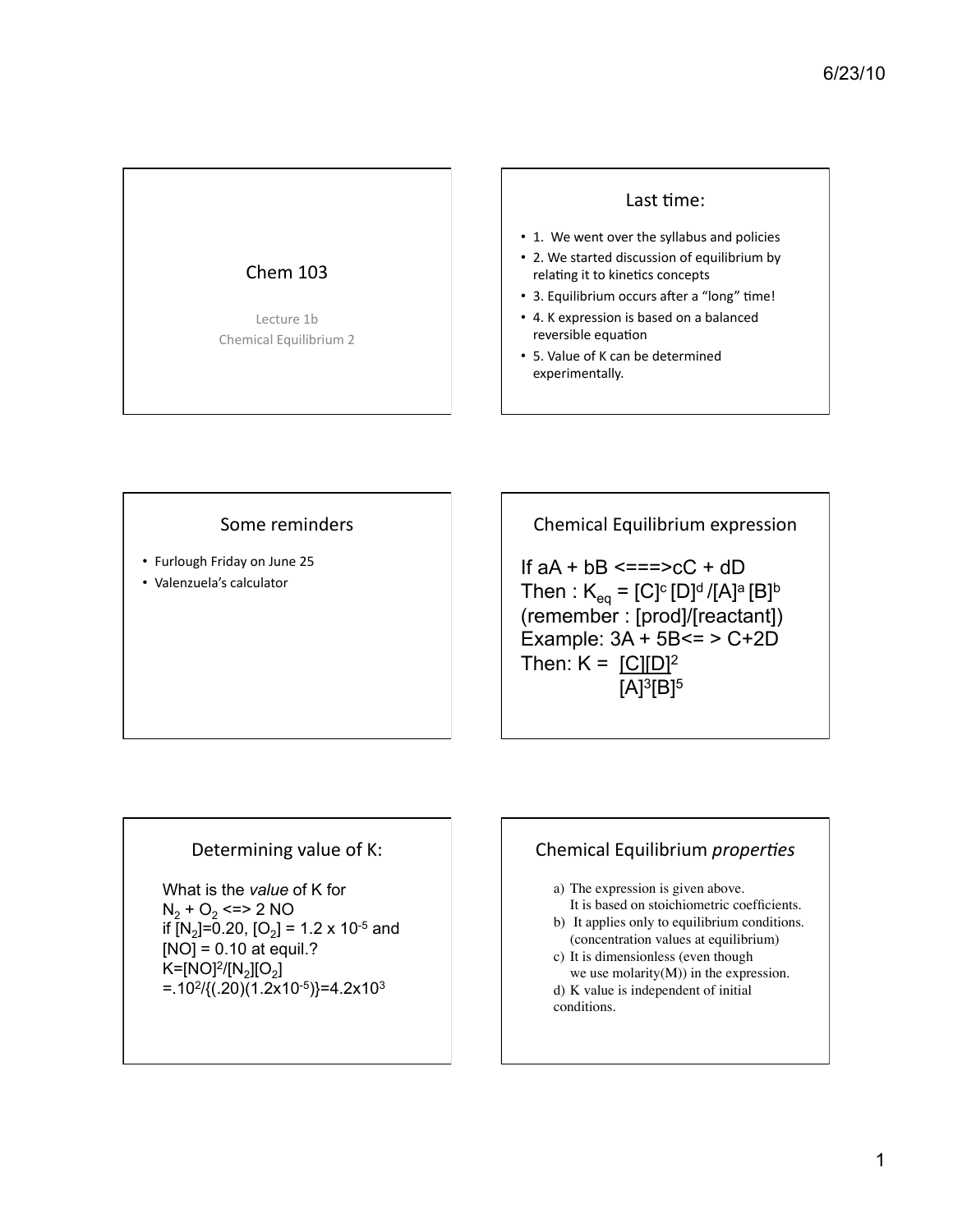| Other Equilibrium properties       |                                                                                                       |                             |
|------------------------------------|-------------------------------------------------------------------------------------------------------|-----------------------------|
| Other properties:<br>$\mathbf{If}$ | then reversal: $B \leq x \leq A$ has $K = 1/K_1$                                                      | $A \leq x \leq B$ $K = K_1$ |
| Ιf                                 | $A \leq x \leq B$ $K_1$<br>and $B \leq x \leq C$ K <sub>2</sub><br>Then adding: $A \leq z \leq C$ has | $K=K_1K_2$ .                |
| Then:                              | If $A \leq x \leq B$ $K_1$<br>$2A < = > 2B$ $K = K12$ .                                               |                             |
|                                    | For pure liquids, solids and solvents<br>Substitute molarity = 1 (i.e. activity = 1)                  |                             |



Solution:  $K = [N_2O_4] / [NO_2]^2$  or  $[N_2O_4] = K[NO_2]^2 = (3.1)(.10 \text{ M})^2 = 0.031 \text{ M}$ 





(1) write expression for  $\mathsf{K}_{\mathsf{eq}}$ :  $2H_2(g) + O_2(g) \leq 2H_2O(g)$ 

Answer:  $K_c = [H_2O]^2/[H_2]^2[O_2]$   $(K_c = K_{concentration})$ 

For equations involving gases,  $K_p$  is preferred unless  $K_c$  is asked for.  $(K_p = K_{partial\|0\text{ versus }p\text{)}}$ 



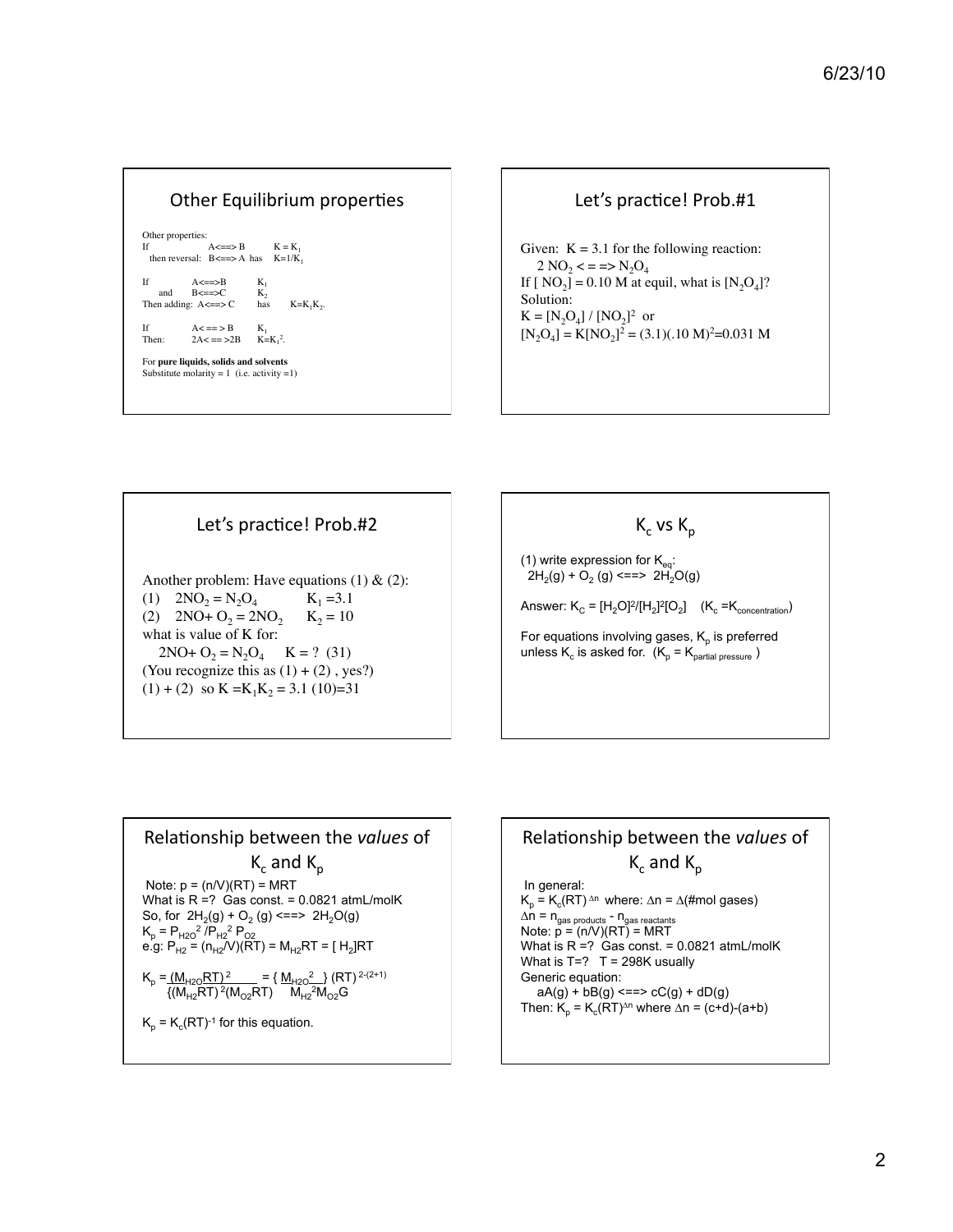## Write K<sub>c</sub> and K<sub>p</sub> *expressions* for the following:

Other: (a)  $2H_2(g) + O_2(g) \leq 2L$   $H_2O(l)$  $=$   $\times$  K<sub>P</sub>  $=$  1/ P<sub>H2</sub><sup>2</sup>P<sub>O2</sub> or K<sub>C</sub>  $=$  1/[H<sub>2</sub>]<sup>2</sup>[O<sub>2</sub>]

(b) 4 Fe(s) + 3O<sub>2</sub> (g) <==>  $2Fe<sub>2</sub>O<sub>3</sub>(s)$  =>  $K<sub>C</sub>$  = 1/[O<sub>2</sub>]<sup>3</sup> or  $K_p = 1/P_{O2}^3$ 

#### The "meaning" of K

#### **Consider:A <==> B**

if K>1 that means K=[B]/[A] >1

i.e. since [B]>[A] therefore: B is favored. "**product-favored**"

Example: K=3.0 x 1012 >>1 means *product* strongly favored. Almost no reactant remains

## The "meaning" of K

**Consider:A <==> B** 

if K<1 that means K=[B]/[A] <1

i.e. since [B]<[A] therefore: A is favored. "**reactant-favored**"

Example: K=2.0 x 10-22 means *reactant* greatly favored. In this case, almost no reaction occurs.

# The "meaning" of K

**Consider:A <==> B** 

if K≈1 that means K=[B]/[A] ≈1

i.e. Reaction is "**reversible**"

Example: K=2.0 x 10-2 means *reactant* favored.

# Ex#1: Solving for equil concs given the initial conditions

Sample problem:

If  $A \leq x = 5B$  and  $K = 2.00$ Initially we have  $[A] = 0.300M$ ,  $[B] = 0.000M$ At equilibrium  $K = 2.00 = [B]^2/[A]$ What are  $[B]_{eq}$  and  $[A]_{eq}$ ? (Remember:  $\vec{K}$  is independent of initial conditions)

# Ex#1 Solving for  $[A]_{\text{equil}}$  etc.

Solution: (using the **ICE method**) A  $\lt = = \gt$  B **I**nitial 0.300M ! ! 0.000  $Change -x +x$  $\mathbf{E}_{\text{quit.}}$  0.300-x  $\mathbf{x}$ So  $K = 2.00 = [B]/[A] = x/(0.300M-x)$ Solve for x :  $0.600M - 2.00x = x$  $3x = 0.600M \implies x = 0.200M = [B]$ And  $[A] = 0.300$  M  $-(0.200$  M)  $= 0.100$ M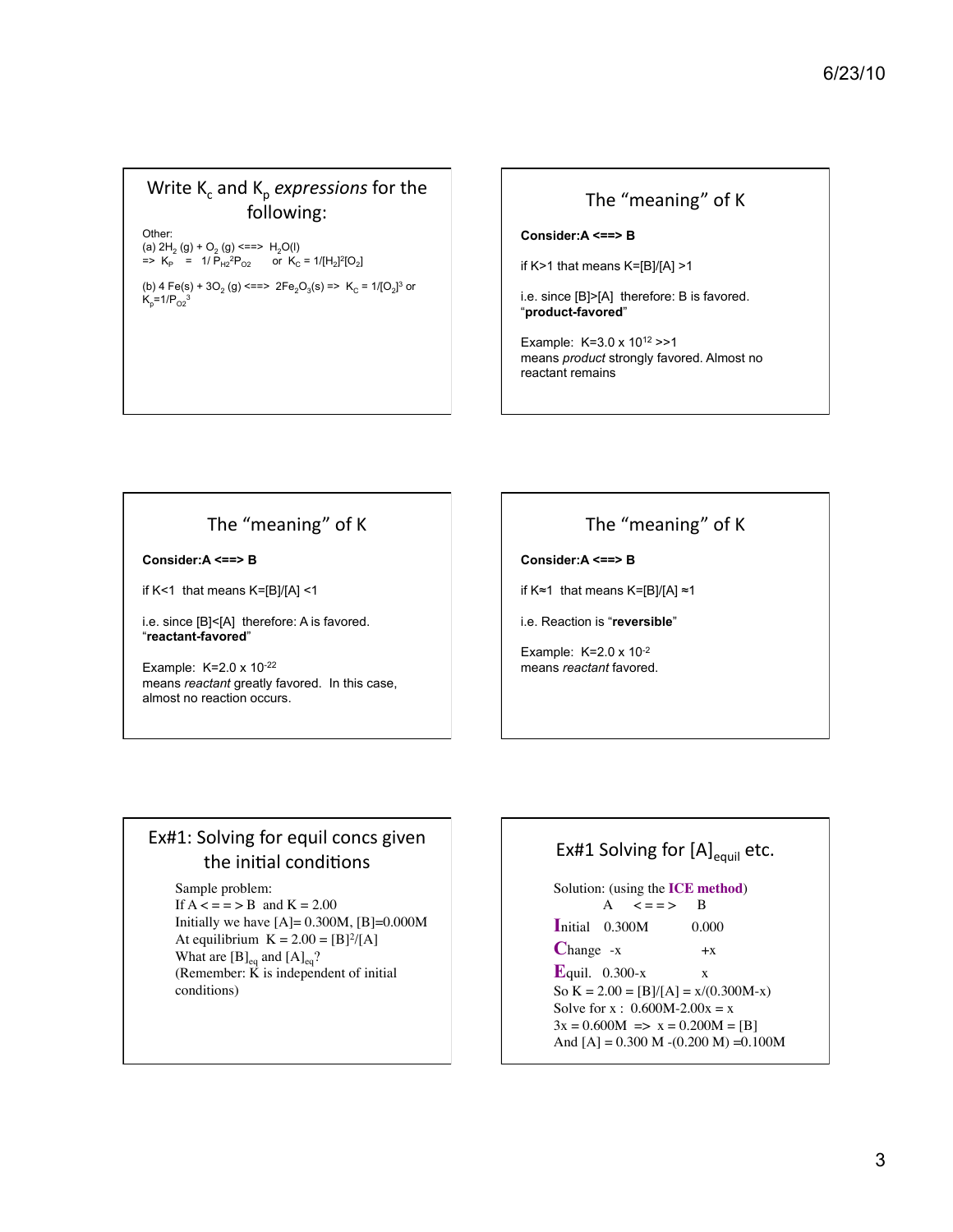Initial conditions important to determine favored *direction* of reaction.

In previous example: Initially no B but lots of A. Thus forward reaction was favored to reach equilibrium.

Compare initial ratios of B to A with the ratio (K) at equilibrium.

We introduce  $Q$  as an aid. " $Q$ " = "reaction quotient"

#### The reaction quotient, Q

Q *expression* looks like K *in form* but values for *actual* initial concentrations not equilibrium concentrations.

**Compare Q with K** to determine which direction will be favored:

#### **If then**

- Q>K reverse direction is favored
- Q<K forward direction is favored
- Q=K equilibrium condition prevails

#### Predicting direction of reaction

Given:<br> $A < P B$  $K = 3.0 \times 10^{-3}$ 

Actual concentrations:  $[B] = 5.0x10^{-4}M$  and  $[A] = 2.0x10^{-2}M$ 

 $Q = [B] = 5.0x10^{-4} = 2.5x10^{-2}$  $[A]$  2.0x10<sup>-2</sup> Compare Q to K: Q =  $2.5 \times 10^{-2}$  > K = 3.0 x 10<sup>-3</sup> Therefore the reverse reaction is favored: [B] will decrease and [A ] will increase until Q=K.

# Problem solving: Back to ICE

Consider the equilibrium below  $H_2 + I_2 \leq 2 H1 \quad K_c = 55.64.$ If a 0.500 L flask initially contains 1.00 mole each of  $H_2$ and  $I_2$  gas and no HI gas, what will be final concentrations of all three gaseous species at equilibrium?

Solution: first, let's get  $[H_2]$  and  $[I_2]$ :  $[H_2] = 1.00 \text{ mol}/0.500L = 2.00M \text{ also} = [I_2]$